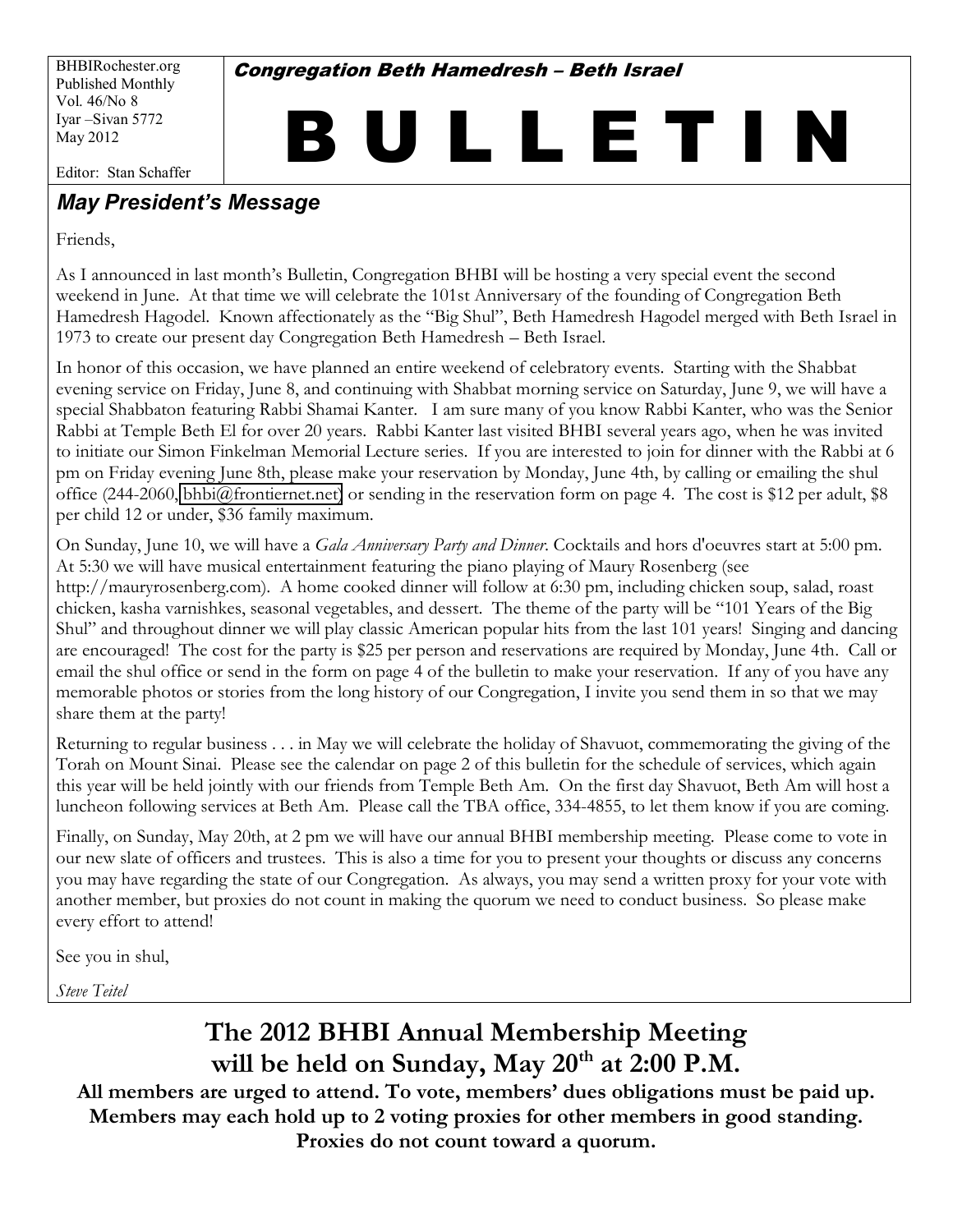# BHBI C A L ENDAR O F E V ENTS **±**M A Y 2012

| Friday    | May 4  | 7:00 PM   | Shabbat Evening Service at Heather Heights in Pittsford<br>Light candles at 7:57 PM                    |  |  |  |
|-----------|--------|-----------|--------------------------------------------------------------------------------------------------------|--|--|--|
| Saturday  | May 5  | 9:30 AM   | Shabbat Morning Service Torah: Acharei-Kedoshim                                                        |  |  |  |
| Sunday    | May 6  | $9:00$ AM | Service, Breakfast and Discussion                                                                      |  |  |  |
| Wednesday | May 9  | 7:30 PM   | Small Conservative Shul Collaborative Torah Study at BHBI                                              |  |  |  |
| Friday    | May 11 | 8:00 PM   | Joint Shabbat Evening Service with members of Temple Beth Am at TBA<br>Light candles at 8:05 PM        |  |  |  |
| Saturday  | May 12 | 9:30 AM   | Joint Shabbat Morning Service with members of Temple Beth Am at BHBI<br>Torah: Emor                    |  |  |  |
| Sunday    | May 13 | $9:00$ AM | Service, Breakfast and Discussion                                                                      |  |  |  |
| Monday    | May 14 | 7:30 PM   | Monthly Meeting of the BHBI Board of Trustees                                                          |  |  |  |
| Friday    | May 18 | 8:00 PM   | <b>Shabbat Evening Service</b><br>Light candles at 8:12 PM                                             |  |  |  |
| Saturday  | May 19 | 9:30 AM   | Shabbat Morning Service Torah: Behar-Bechukotai<br>Blessing of the New Month                           |  |  |  |
| Sunday    | May 20 | 9:00 AM   | Service, Breakfast and Discussion                                                                      |  |  |  |
|           |        | 2:00 PM   | <b>BHBI Annual Membership Meeting</b>                                                                  |  |  |  |
| Friday    | May 25 | 8:00 PM   | Shabbat Evening Service<br>Light candles at 8:19 PM                                                    |  |  |  |
| Saturday  | May 26 | 9:30 AM   | Torah: Bamidbar<br><b>Shabbat Morning Service</b>                                                      |  |  |  |
|           |        | 8:00 PM   | Joint Erev Shavuot 1 <sup>st</sup> Day Service with Temple Beth Am at BHBI<br>Light candles at 9:29 PM |  |  |  |
| Sunday    | May 27 | 9:30 AM   | Joint Shavuot 1 <sup>st</sup> Day Service with Temple Beth Am at Beth Am                               |  |  |  |
|           |        | 8:00 PM   | Joint Shavuot Erev 2 <sup>nd</sup> Day Service with Yizkor together with Temple Beth                   |  |  |  |
|           |        |           | Am at Beth Am<br>Light candles after 9:30 PM                                                           |  |  |  |
| Monday    | May 28 | 9:00 AM   | Joint Shavuot 2 <sup>nd</sup> Day Service with Yizkor together with Temple Beth Am<br>at BHBI          |  |  |  |

## **MAKE PURCHASES AT AMAZON.COM AT SUPPORT BHBI AT THE SAME TIME!**

Why not contribute to BHBI while making on-line purchases? It's easy to purchase gifts on-line at Amazon.com and support BHBI financially at the same time. Just go to the BHBI web page at [www.BHBIRochester.org](http://www.bhbirochester.org/) and click on the Amazon.com link. Each time you make a purchase after linking to Amazon.com from our web page, BHBI gets a percentage of the purchase price. The more you buy in this way, the more BHBI makes!

## **GOODSEARCH.COM**

Goodsearch.com is an on-line internet search program that pays non-profit organizations like BHBI a fee every time someone uses their search service. Go to [www.goodsearch.com,](http://www.goodsearch.com/) enter the search term that you want and put in BHBI on the line where it says Who Do You Goodsearch For? BHBI will benefit from each search you make!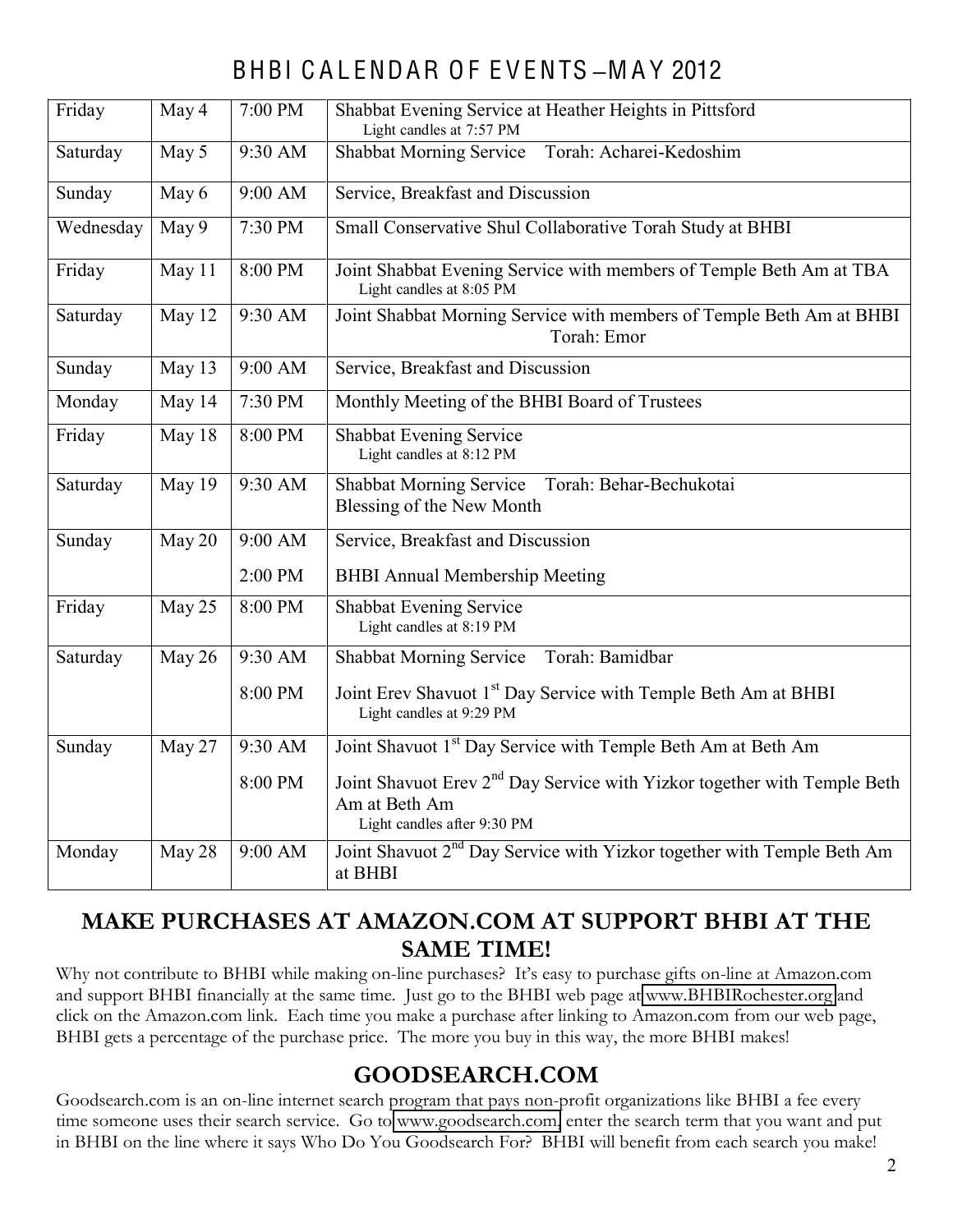## **TO OUR DONORS ² THANK YOU FOR YOUR GENEROSITY! GENERAL FUND**

*Leon Metlay and Nina Klionsky Helen Arditi*

*Stan and Elaine Schaffer Patrick and Sue Kruchten*

In memory of Charles and Bessie Schnitman *Ione and Lionel Green*

> In memory of Charles Levy *Paul and Rose Israel*

*Steve and Ruth Teitel Malcolm and Annette Weinberg*

In memory of Rose Dworkis Lewis and Morton Lewis *Judith Mercer*

> In memory of Percy Cohen *Jeff Cowen*

In memory of Aaron Baker, Bessie Baker, Morry Baker and Robert Baker *Sue Baker*

#### **BHBI WEB SITE**

Have you checked out the BHBI web site lately? If you haven't there is a lot that you're missing. The web site at [www.BHBIRochester.org](http://www.bhbirochester.org/) provides information about many aspects of our congregation, lists the BHBI calendar, has electronic versions of this and previous bulletins going back several years, has an extensive history of our congregation along with historic photos, includes photos from several BHBI dinners, picnics and other special events, and has the unique Adon Olam Songbook with information on over 100 melodies for Adon Olam.

## **STOCK-A-SHELF**

BHBI is participating in the Jewish Federation's Stock-A-Shelf effort on behalf of the Brighton Food Cupboard and has been asked to collect donations of canned fruit. Please drop canned fruit containers off in the bin that will be in the BHBI lobby throughout the month of May.

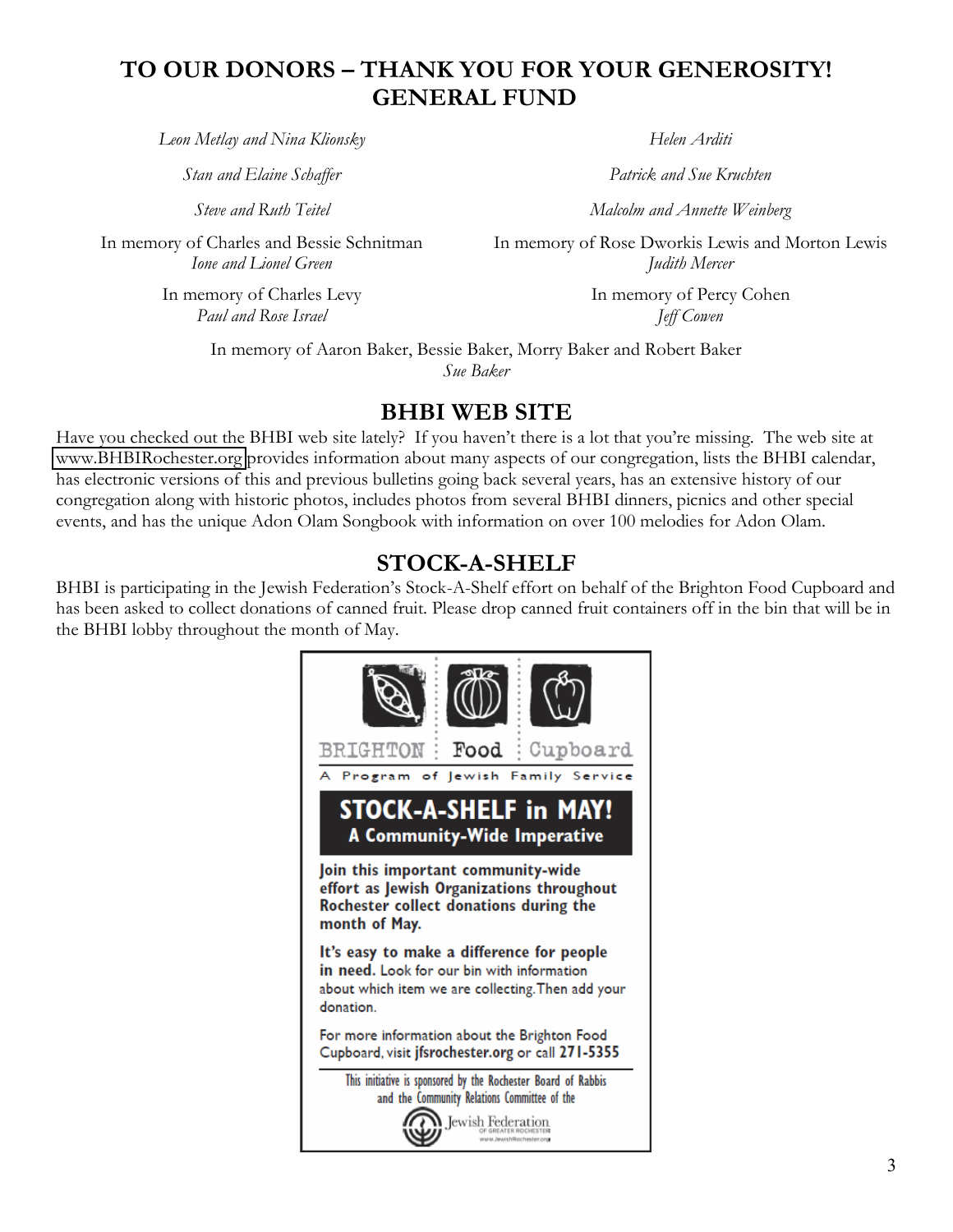## **SMALL CONSERVATIVE SHUL COLLABORATIVE TORAH STUDY**

The next Small Conservative Shul Collaborative Torah Study session will be held on Wednesday, May 9<sup>th</sup> at 7:30 p.m. Come join the lively discussion.

## **THANK YOU TO OUR KIDDUSH SPONSORS FOR THE MONTH OF APRIL**

- April 7 The Congregation
- April 14 The Congregation
- April 21 Aline and Harris Honickman in memory of Harris' mother, Beverly Honickman
- April 28 Phil and Annette Garver in memory of Harry Gordon

 $\hskip111pt$   $\hskip11pt$   $\hskip11pt$   $\hskip11pt$   $\hskip11pt$   $\hskip11pt$   $\hskip11pt$   $\hskip11pt$   $\hskip11pt$   $\hskip11pt$   $\hskip11pt$   $\hskip11pt$   $\hskip11pt$   $\hskip11pt$   $\hskip11pt$   $\hskip11pt$   $\hskip11pt$   $\hskip11pt$   $\hskip11pt$   $\hskip11pt$   $\hskip11pt$   $\hskip11pt$   $\hskip11pt$   $\hskip11pt$   $\hskip$ 

## **JOIN US AS WE CELEBRATE THE 101ST ANNIVERSARY OF THE**  FOUNDING OF "THE BIG SHUL" (BETH HAMEDRESH HAGODEL) **WITH A HOST OF EVENTS ON JUNE 8TH, 9TH AND 10TH**

### **FRIDAY, JUNE 8TH ² SATURDAY, JUNE 9TH SHABBATON WITH RABBI SHAMAI KANTER**

**Friday evening dinner with Rabbi Kanter at 6 P.M. (limited to BHBI and Beth Am members)** Followed by Kabbalat Shabbat Services and a D'var Torah.

**Dinner is \$12 for adults and children ages 13 and over, \$8 for children ages 12 and younger. The family maximum is \$36.**

**Shabbat morning services Saturday, June 9th at 9:30 a.m. with Rabbi Kanter**

**- - - - - - - - - - - - - - - - - - - - - - -**

# **SUNDAY, JUNE 10TH**

#### **GALA ANNIVERSARY PARTY AND DINNER**

**Cocktails and hors d'oeuvres beginning at 5 p.m. followed by the music of Maury Rosenberg at 5:30 and dinner at 6:30 p.m. Bring your dancing shoes and dance to the music of each decade of the past 101 years! Friends of BHBI are welcome to attend. Price \$25 per person.**

#### **RSVP Form for the Gala Weekend**

**Friday evening dinner with Rabbi Kanter:**

**# of adults @\$12 per person: \_\_\_\_\_\_\_\_ = \$\_\_\_\_\_\_\_\_**

# of children under  $12\omega$  \$8 per person  $\qquad$  = \$

**Sunday evening gala anniversary party and dinner:**

# of people attending  $\omega$  \$25 per person:  $=$  \$

**Total amount enclosed: \$\_\_\_\_\_\_\_\_\_**

**Name(s): \_\_\_\_\_\_\_\_\_\_\_\_\_\_\_\_\_\_\_\_\_\_\_\_\_\_\_\_\_\_\_\_\_\_\_\_\_\_\_\_\_\_\_\_\_\_\_\_\_\_\_\_\_\_\_\_\_\_\_\_\_\_\_\_\_\_\_\_\_**

**Please send this reservation form to BHBI, 1369 East Ave., Rochester, NY 14610 so that it is received no**  later than Monday, June 4<sup>th</sup>.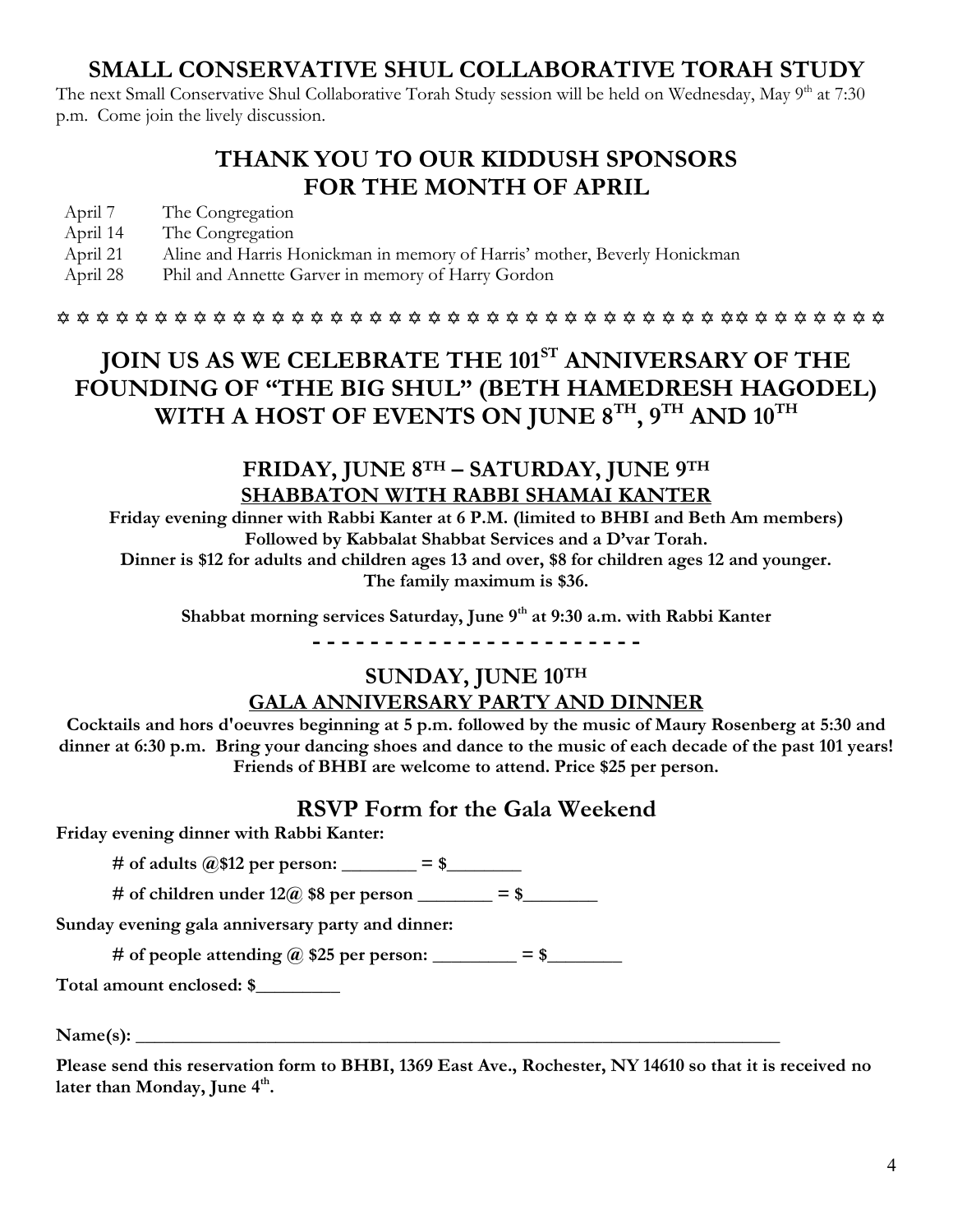## **YAHRZEITS**

At the following Shabbat Services, we will read the names of our late loved ones whose Yahrzeits will occur on that Shabbat or during the following week.

| May $5-6$             | Ivar | May 12-13              | Iyar | May 19-20                | Iyar -<br>Sivan | May 26-27           | Sivan |
|-----------------------|------|------------------------|------|--------------------------|-----------------|---------------------|-------|
| Johanna Schild*       | 13   | Maurice Baker          | 21   | Leopold Beechbinder*     | 27              | Morris Levine*      |       |
| Haskell Isaac Smith*  | 15   | Samuel Gastel*         | 21   | Charles Bertman*         | 27              | Ida Sherman*        |       |
| Samuel Lederman*      | 16   | Esther Leah Silverman* | 24   | Isadore D. Goldberg*     | 27              | Ann Alderman*       |       |
| Samuel J. Weisenberg* | 16   | <b>Bessie Baker</b>    | 26   | Harry T. Levinson*       | 27              | Max Atkin*          |       |
| Libbie Goldberg*      | 18   | Reuben Cohen           | 26   | Abraham Goldman*         | 28              | Bessie Eber*        |       |
|                       |      |                        |      | Arnold Kauffman*         | 28              | Max Vogelstein      |       |
|                       |      |                        |      | Samuel Schwartz*         |                 | Benjamin Weinrib*   |       |
|                       |      |                        |      | Sam Dubin                | 2               | <b>Robert Baker</b> |       |
|                       |      |                        |      | Nathan Epstein*          | $\overline{2}$  | May Cohen           |       |
| *Denotes name         |      |                        |      | Bessie Klein*            | 2               | Sarah Osband*       | 10    |
| memorialized on BHBI  |      |                        |      | Rose Levin*              | 4               | Jessie Stolnitz*    | 10    |
| Memorial Plaque       |      |                        |      | Esther Gertrude Schriba* | 4               | Harry Strauss*      | 11    |
|                       |      |                        |      |                          |                 | Minnie Strom*       |       |

We pray that our mourners will be comforted among all the mourners of Zion and Jerusalem and that the memory of the deceased continues to be a blessing to all who knew them.

#### **CONDOLENCES**

The BHBI family sends its condolences to Steve and Helen Gulack on the recent loss of Steve's father.

## **MEMORIAL PLAQUES**

You can memorialize a friend or loved one by purchasing a BHBI memorial plaque. Our memorial plaques are very reasonably priced. For more information, contact Stan Schaffer at 473-8072 or [stanschaffer@frontiernet.net](mailto:stanschaffer@frontiernet.net)

## **DO YOU KNOW ANYONE WHO IS UNAFFILIATED AND INTERESTED IN JOINING A CONGREGATION?**

Let them know about BHBI's special <u>free 3 month trial membership</u> (available to prospective first-time new members only). Have them contact BHBI at 244-2060 or [BHBI@frontiernet.net](mailto:BHBI@frontiernet.net) and we will be happy to give them information about BHBI and this great offer!!



So far our TOPS Gift Card fundraiser has been quite successful. Remember, TOPS Gift Cards are now available through BHBI in \$50 denominations. To purchase TOPS Gift Cards, contact Stan Schaffer at 473-8072 or by e-mail at stanschaffer@frontiernet.net